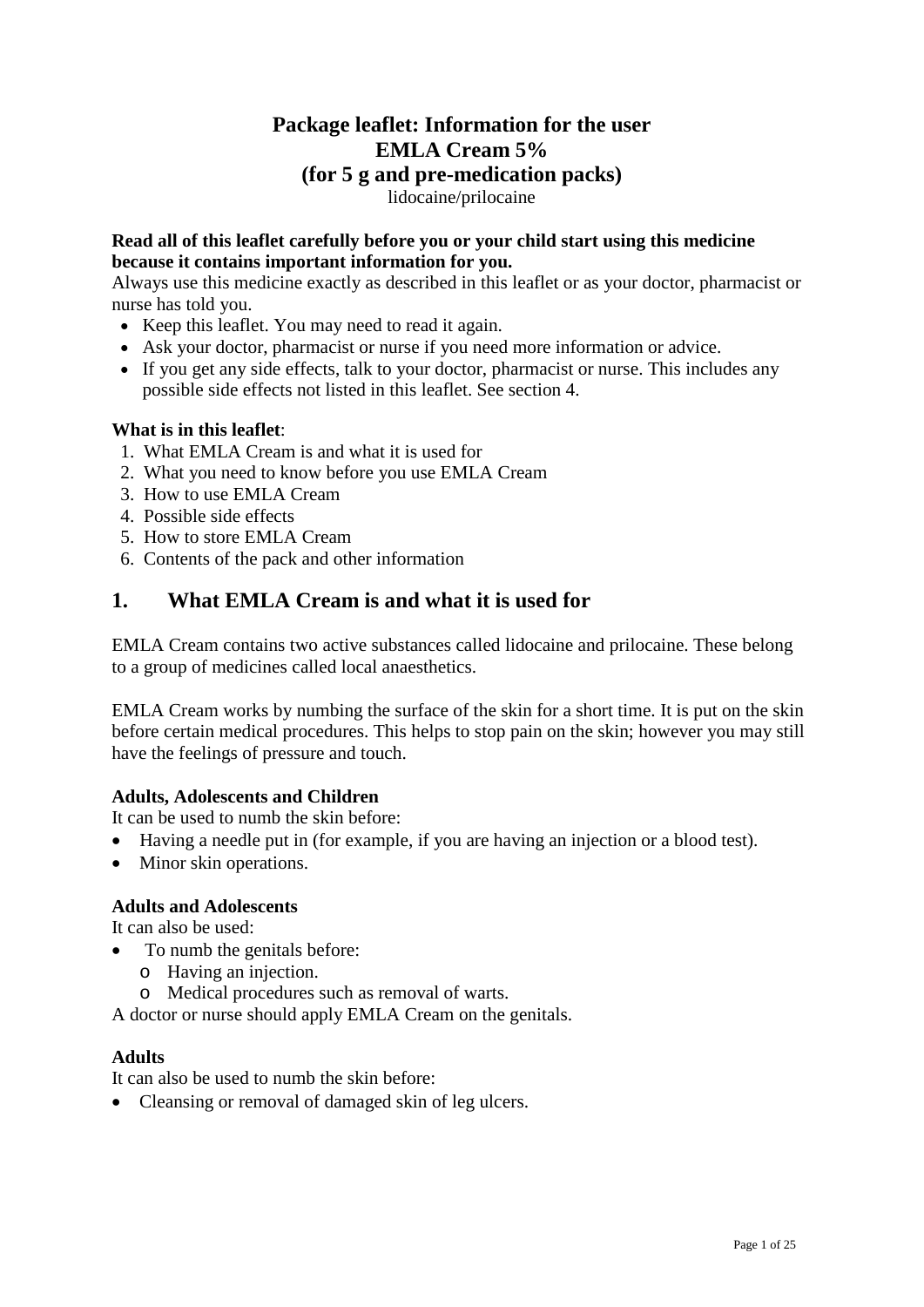For other purposes than application to intact skin, the product should be used only upon recommendation of a doctor, nurse or pharmacist.

## **2. What you need to know before you use EMLA Cream**

#### **Do not use EMLA Cream:**

• if you are allergic to lidocaine or prilocaine, other similar local anaesthetics or any of the other ingredients of this medicine (listed in section 6).

#### **Warnings and precautions**

Talk to your doctor, pharmacist or nurse before using EMLA Cream:

- if you or your child have a rare inherited illness that affects the blood called 'glucose-6phosphate dehydrogenase deficiency'.
- if you or your child have a problem with blood pigment levels called 'methaemoglobinaemia'.
- Do not use EMLA Cream on areas with skin rash, cuts, grazes or other open wounds, with the exception of a leg ulcer. If any of these problems are present, check with your doctor, pharmacist or nurse before using the cream.
- if you or your child have an itchy skin condition called 'atopic dermatitis', a shorter application time may be sufficient. Application times of longer than 30 minutes may result in an increased incidence of local skin reaction (see also section 4 "Possible side effects").
- if you take particular products for heart rhythm disorders (class III antiarrhythmics, such as amiodarone). In that case the doctor will monitor your heart function.

Due to the potentially enhanced absorption on the newly shaven skin, it is important to follow the recommended dosage, skin area and application time.

Avoid getting EMLA Cream in the eyes, as it may cause irritation. If you accidentally get EMLA Cream in your eye, you should immediately rinse it well with lukewarm water or salt (sodium chloride) solution. Be careful to avoid getting anything in your eye until feeling returns.

EMLA Cream should not be applied to an impaired eardrum.

When you use EMLA Cream before being vaccinated with live vaccines (e.g. tuberculosis vaccine), you should return to your doctor or nurse after the time period requested to followup the vaccination result.

#### **Children and adolescents**

In infants/newborn infants younger than 3 months a transient, clinically not relevant increase in blood pigment levels "methaemoglobinaemia" is commonly observed up to 12 hours after EMLA Cream is put on.

The effectiveness of EMLA Cream when drawing blood from the heel of newborn infants or to provide adequate analgesia for circumcision could not be confirmed in clinical studies.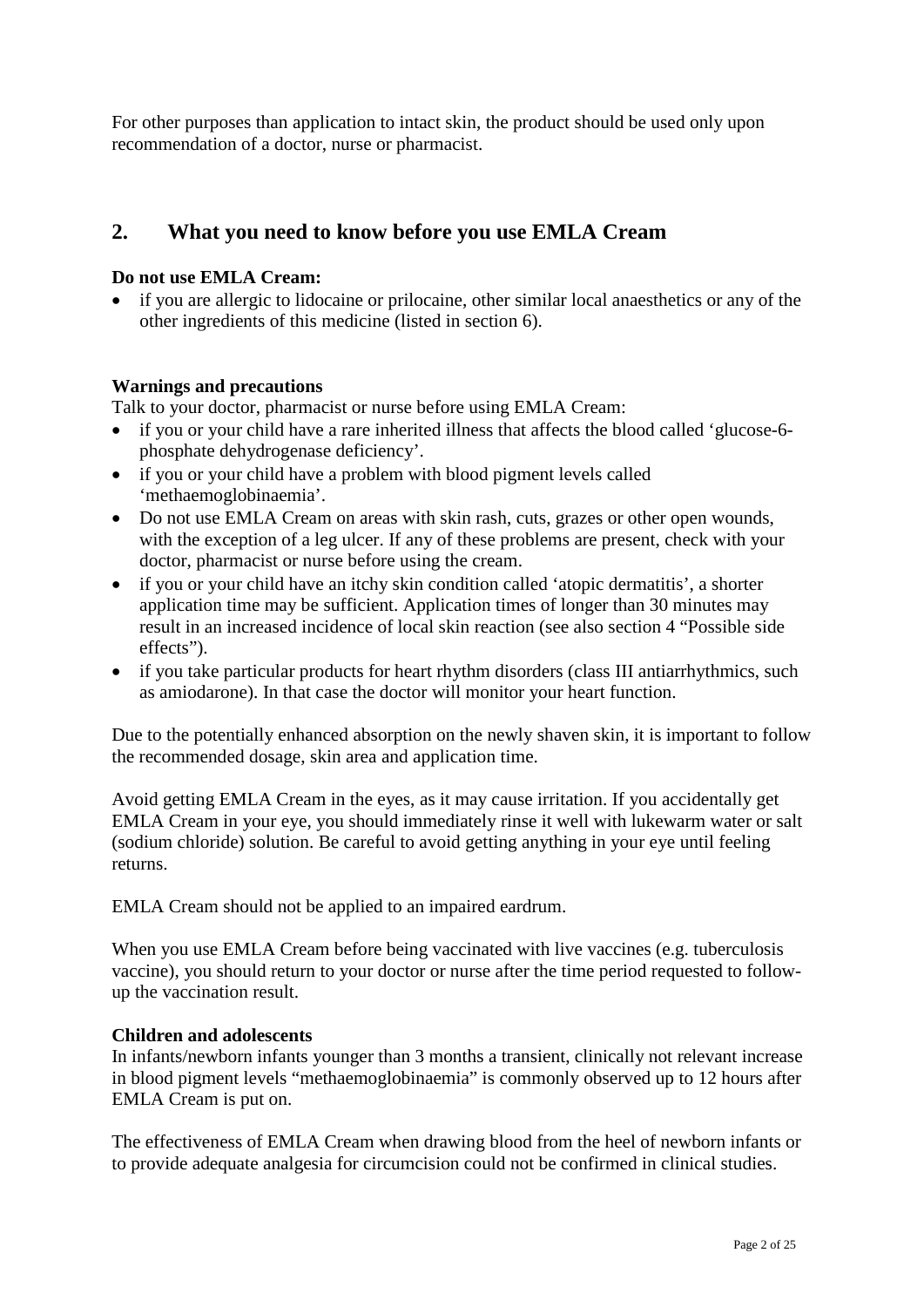EMLA Cream should not be applied to the genital skin (e.g. penis) and genital mucosa (e.g. in the vagina) of children (below 12 years of age) owing to insufficient data on absorption of active substances.

EMLA Cream should not be used in children younger than 12 months of age who are being treated at the same time with other medicines that affect blood pigment levels "methaemoglobinaemia" (e.g. sulphonamides, see also Section 2 Other medicines and EMLA Cream).

EMLA Cream should not be used in preterm newborn infants.

### **Other medicines and EMLA Cream**

Tell your doctor or pharmacist if you are using / taking, have recently used / taken or might use / take any other medicines. This includes medicines that you buy without a prescription and herbal medicines. This is because EMLA Cream can affect the way some medicines work and some medicines can have an effect on EMLA Cream.

In particular, tell your doctor or pharmacist if you or your child have recently used or been given any of the following medicines:

- Medicines used to treat infections, called 'sulphonamides' and nitrofurantoin.
- Medicines used to treat epilepsy, called phenytoin and phenobarbital.
- Other local anaesthetics.
- Medicines to treat an uneven heartbeat, such as amiodarone.
- Cimetidine or beta-blockers, which may cause an increase in the blood levels of lidocaine. This interaction is of no clinical relevance in short-term treatment with EMLA Cream in recommended doses.

### **Pregnancy, breastfeeding and fertility**

If you are pregnant or breastfeeding, think you may be pregnant or are planning to have a baby, ask your doctor or pharmacist for advice before using this medicine.

Occasional use of EMLA Cream during pregnancy is unlikely to have any adverse effects on the foetus.

The active substances in EMLA Cream (lidocaine and prilocaine) are passed into breast milk. However, the amount is so small that there is generally no risk to the child.

Animal studies have shown no impairment of male or female fertility.

### **Driving and using machines**

EMLA Cream has no or negligible influence on the ability to drive and use machines when used at the recommended doses.

### **EMLA Cream contains macrogolglycerol hydroxystearate**

Macrogolglycerol hydroxystearate may cause skin reactions.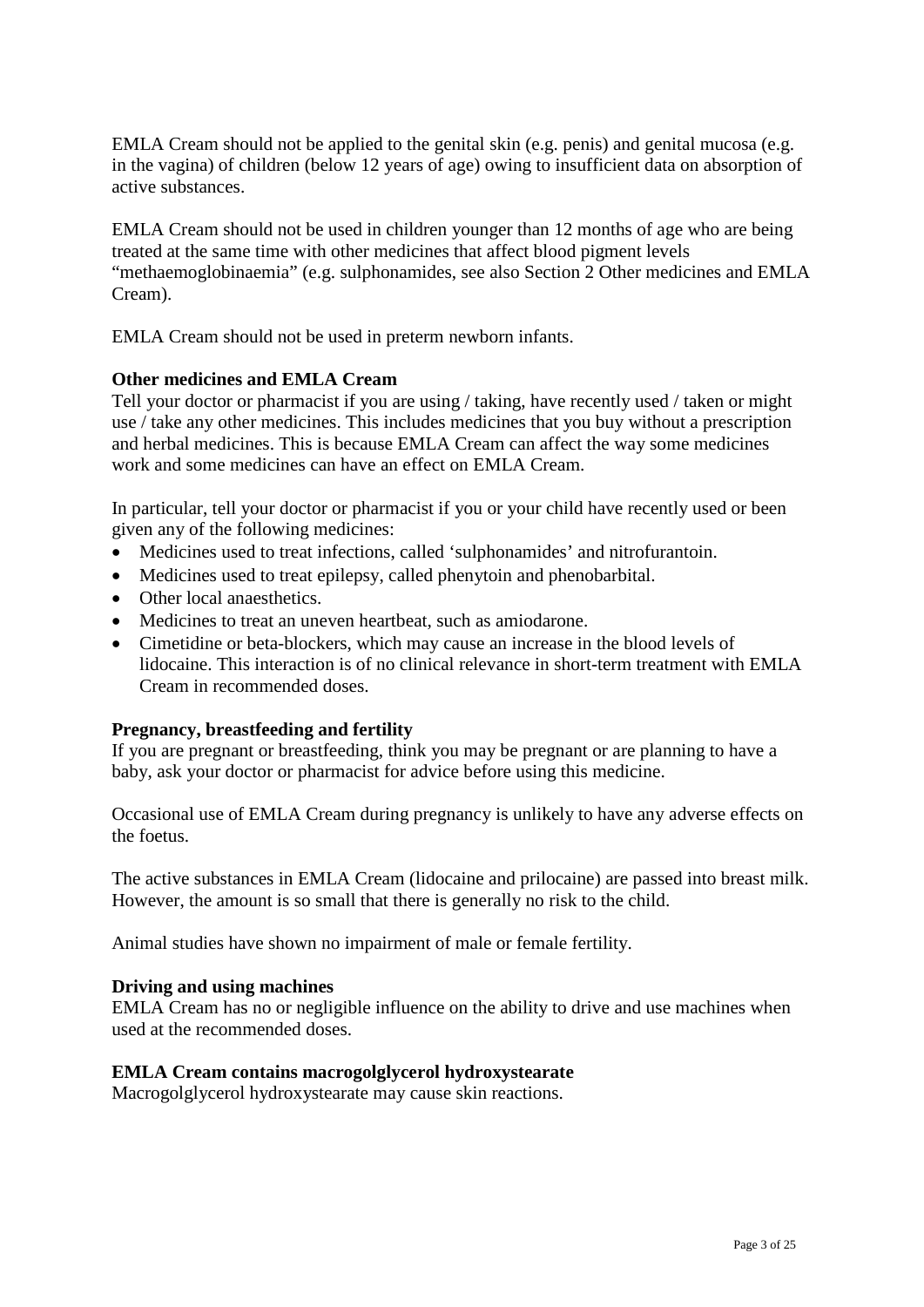## **3. How to use EMLA Cream**

Always use EMLA Cream exactly as described in this leaflet or as your doctor, pharmacist or nurse has told you. Check with your doctor, pharmacist or nurse if you are not sure.

### **Using EMLA Cream**

- Where to put the cream, how much to use and how long to leave it on will depend on what it is used for. Half a 5 g tube corresponds to about 2 g EMLA. One gram of EMLA pressed out of a tube is approximately 3.5 cm.
- EMLA Cream should be used on the genitals only by a doctor or nurse.
- When EMLA Cream is used on leg ulcers, a doctor or nurse should supervise its use.

### **Do not use EMLA Cream on the following areas:**

- Cuts, grazes or wounds, excluding leg ulcers.
- Where there is a skin rash or eczema.
- In or near the eyes.
- Inside the nose, ear or mouth.
- In the back passage (anus).
- On the genitals of children.

Persons frequently applying or removing cream should ensure that contact is avoided in order to prevent the development of hypersensitivity.

The protective membrane of the tube is perforated by applying the cap.

#### **Use on the skin before small procedures (such as having a needle put in or minor skin operations):**

- The cream is put on to the skin in a thick layer. Follow the instructions on the leaflet or those from your health care professional. In certain cases your healthcare professional has to apply the cream.
- The cream is then covered by a dressing [plastic wrap]. This is taken off just before the procedure starts. If you are applying the cream yourself, make sure that you have been given dressings by your doctor, pharmacist or nurse.
- The usual dose for adults and adolescents over 12 years is 2 g (grams).
- For adults and adolescents over 12 years put the cream on at least 60 minutes before the procedure (unless the cream is being used on the genitals). However, do not put it on more than 5 hours before.

#### **Children**

### **Use on the skin before small procedures (such as having a needle put in or minor skin operations)** Application time: approx. **1 hour.**

*Newborn infants and infants 0-2 months:* Up to 1 g of cream on a skin area not larger than 10 cm2 (10 square centimetres) in size. Application time: **1 hour, not more. Only one single dose should be given in any 24 hour period.**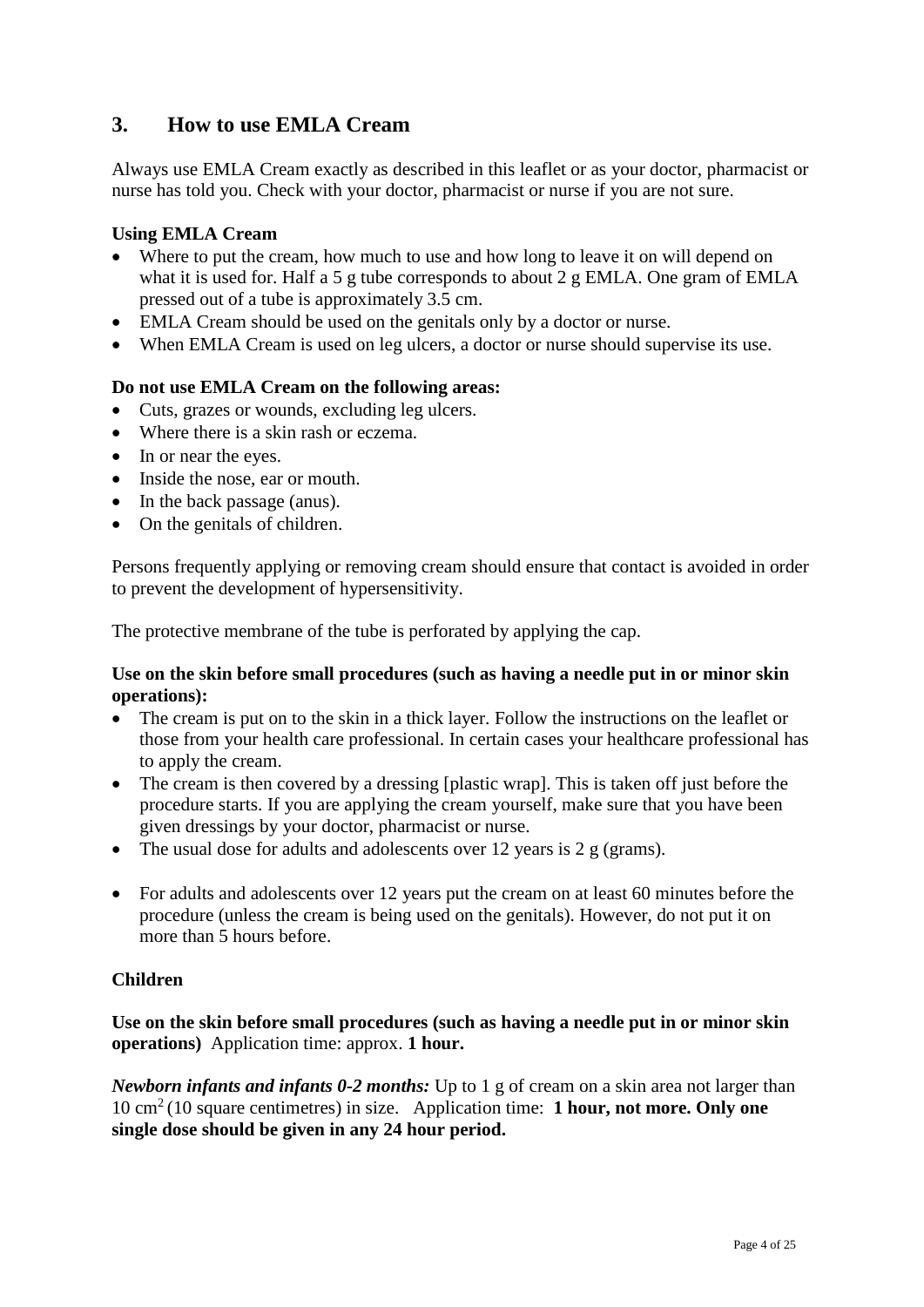*Infants aged 3-11 months:* Up to 2 g of cream on a total skin area not larger than 20 cm<sup>2</sup> (20 square centimetres) in size. Application time: approx **1 hour**, maximum 4 hours.

*Children aged 1-5 years:* Up to 10 g of cream on a total skin area not larger than 100 cm<sup>2</sup> (100 square centimetres) in size. Application time: approx **1 hour**, maximum 5 hours.

*Children aged 6-11 years:* Up to 20 g of cream on a total skin area not larger than 200 cm<sup>2</sup> (200 square centimetres) in size. Application time: approx **1 hour**, maximum 5 hours.

A maximum of 2 doses at least 12 hours apart may be given to children over 3 months of age in any 24 hour period.

EMLA Cream can be used on children with a skin condition called "atopic dermatitis" but the application time is then 30 minutes, no longer.

When you apply the cream, it is very important to exactly follow the instructions below:

1. Squeeze the cream into a mound where it is needed on your skin (for example where the needle is going to be put in). Half a 5 g tube corresponds to about 2 g EMLA Cream. One gram of EMLA Cream pressed out of a tube is approximately 3.5 cm. Do not rub the



cream in.

2. Peel the paper layer from the 'centre cut-out' of the non-adhesive side of the dressing (leaving a frame of paper).



3. Remove the cover of the adhesive side of the dressing.

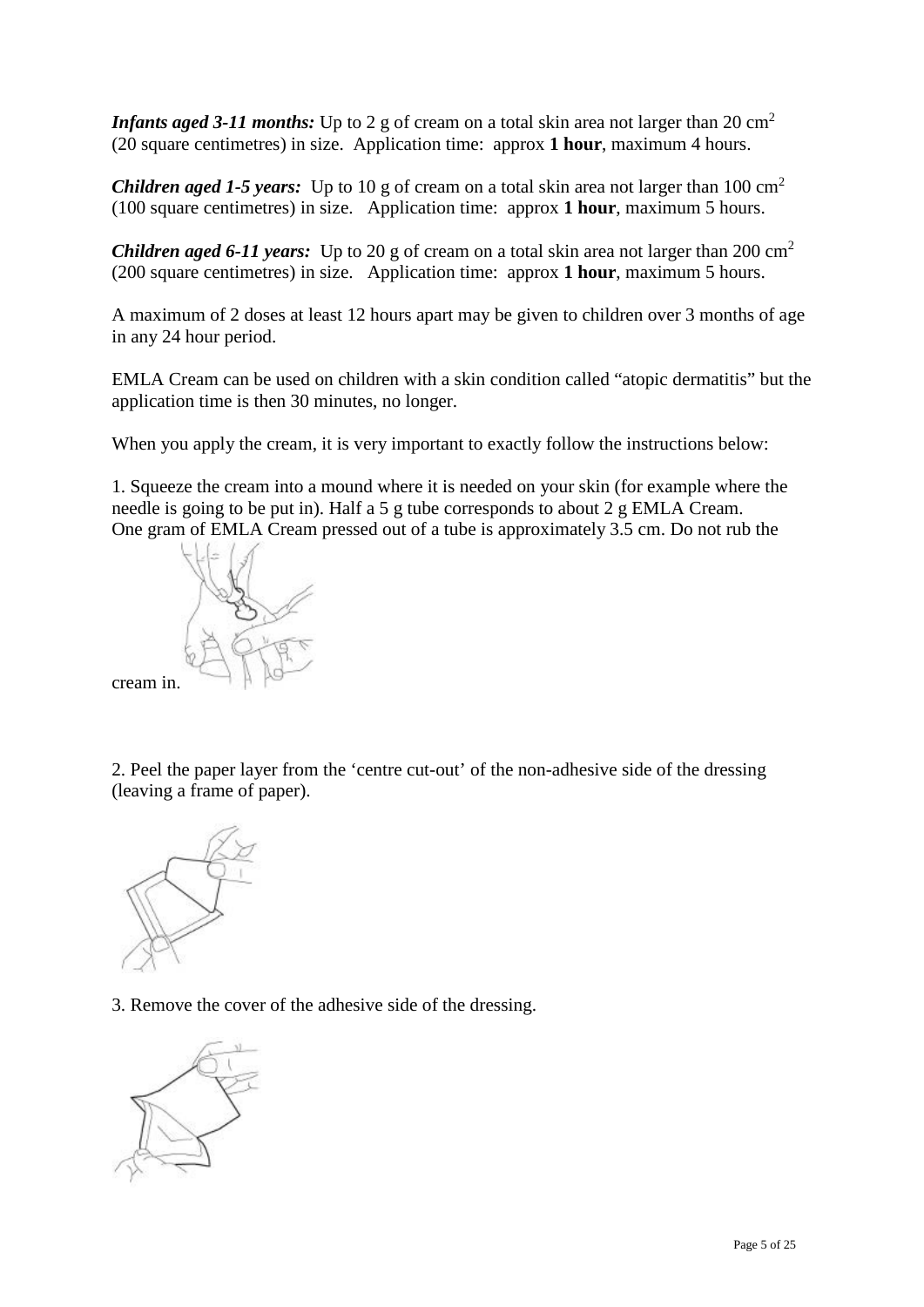4. Place the dressing carefully over the mound of cream. Do not spread the cream under the dressing.



5. Remove the paper backing. Smooth down the edges of the dressing carefully. Then leave it in place for at least 60 minutes.



6. Your doctor or nurse will take the dressing off and remove the cream just before they do the medical procedure (for example just before the needle is put in).



### **Use on larger areas of newly shaven skin before outpatient procedures (such as hair removal techniques):**

Follow the instructions from your healthcare professional.

The usual dose is 1 g of cream for each area of skin that is 10 cm<sup>2</sup> (10 square centimetres) in size, applied for 1 to 5 hours under a dressing. EMLA Cream should not be used on an area of newly shaven skin larger than 600 cm² (600 square centimetres, e.g. 30 cm by 20 cm) in size. The maximum dose is 60 g.

### **Use on the skin before hospital procedures (such as split-skin grafting) that require deeper skin anaesthesia:**

- EMLA Cream can be used in this way on adults and adolescents over 12 years, but only under the supervision of a doctor or nurse.
- The usual dose is 1.5 g to 2 g of cream for each area of skin that is 10 cm<sup>2</sup> (10 square centimetres) in size.
- The cream is put on under a dressing for 2 to 5 hours.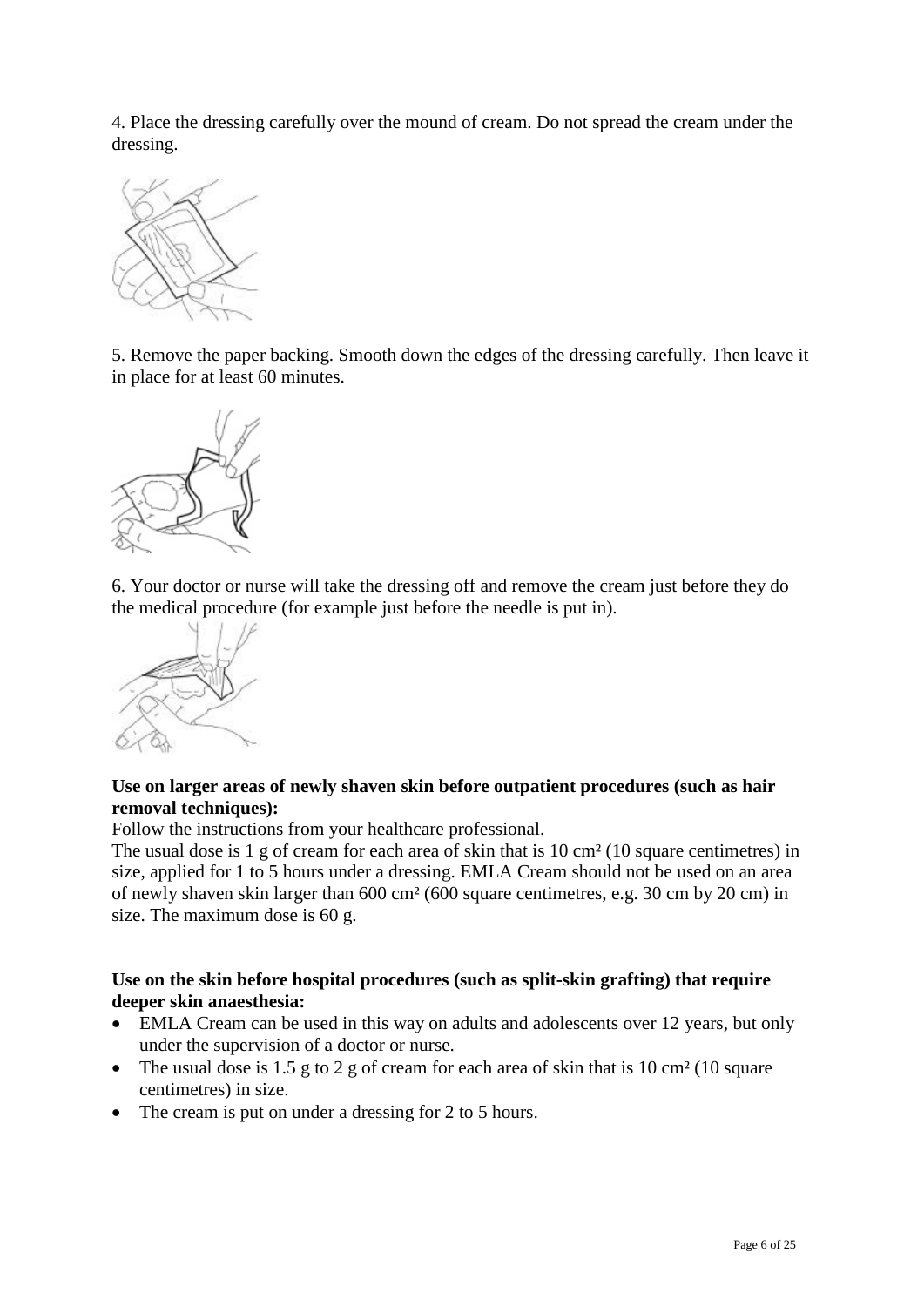### Use on **the skin prior to removal of wart-like spots called "mollusca"**

- EMLA Cream can be used on children and adolescents with a skin condition called "atopic dermatitis".
- The usual dose depends on the child's age and is used for 30 to 60 minutes (30 minutes if the patient has atopic dermatitis). Your doctor, nurse or pharmacist will tell you how much cream to use.

### **Use on genital skin before injections of local anaesthetics**

- EMLA Cream can be used in this way only by healthcare professionals on adults and adolescents over 12 years.
- The usual dose is 1 g of cream  $(1 \text{ g to 2 g for female genital skin})$  for each area of skin that is 10 cm² (10 square centimetres) in size.
- The cream is put on under a dressing. This is done for 15 minutes on male genital skin and for 60 minutes on female genital skin.

### **Use on the genitals before minor skin surgery (such as removal of warts)**

- EMLA Cream can be used in this way only by healthcare professionals on adults and adolescents over 12 years.
- The usual dose is 5 g to 10 g of cream for 10 minutes. A dressing is not used. The medical procedure should then start straight away.

#### **Use on leg ulcers before cleaning or removal of damaged skin**

- EMLA Cream can be used in this way in adults, but only under the supervision of a doctor or nurse.
- The usual dose is 1 g to 2 g of cream for each area of skin that is 10 cm<sup>2</sup> up to a total of 10 g.
- The cream is put on under an airtight dressing such as plastic wrap. This is done for 30 to 60 minutes before the ulcer is to be cleansed. Remove the cream with cotton gauze and start cleansing without delay.
- EMLA Cream can be used before cleansing of leg ulcers for up to 15 times over a period of 1 - 2 months.
- The EMLA Cream tube is intended for single use when used on leg ulcers: The tube with any remaining contents should be discarded after each occasion that a patient has been treated.

### **If you use more EMLA Cream than you should**

If you use more EMLA Cream than is described in this leaflet or more than your doctor, pharmacist or nurse has told you to, talk to one of them straight away, even if you do not feel any symptoms.

Symptoms of using too much EMLA Cream are listed below. These symptoms are unlikely to happen if EMLA Cream is used as recommended.

- Feeling light-headed or dizzy.
- Tingling of the skin around the mouth and numbness of the tongue.
- Abnormal taste.
- Blurred vision.
- Ringing in the ears.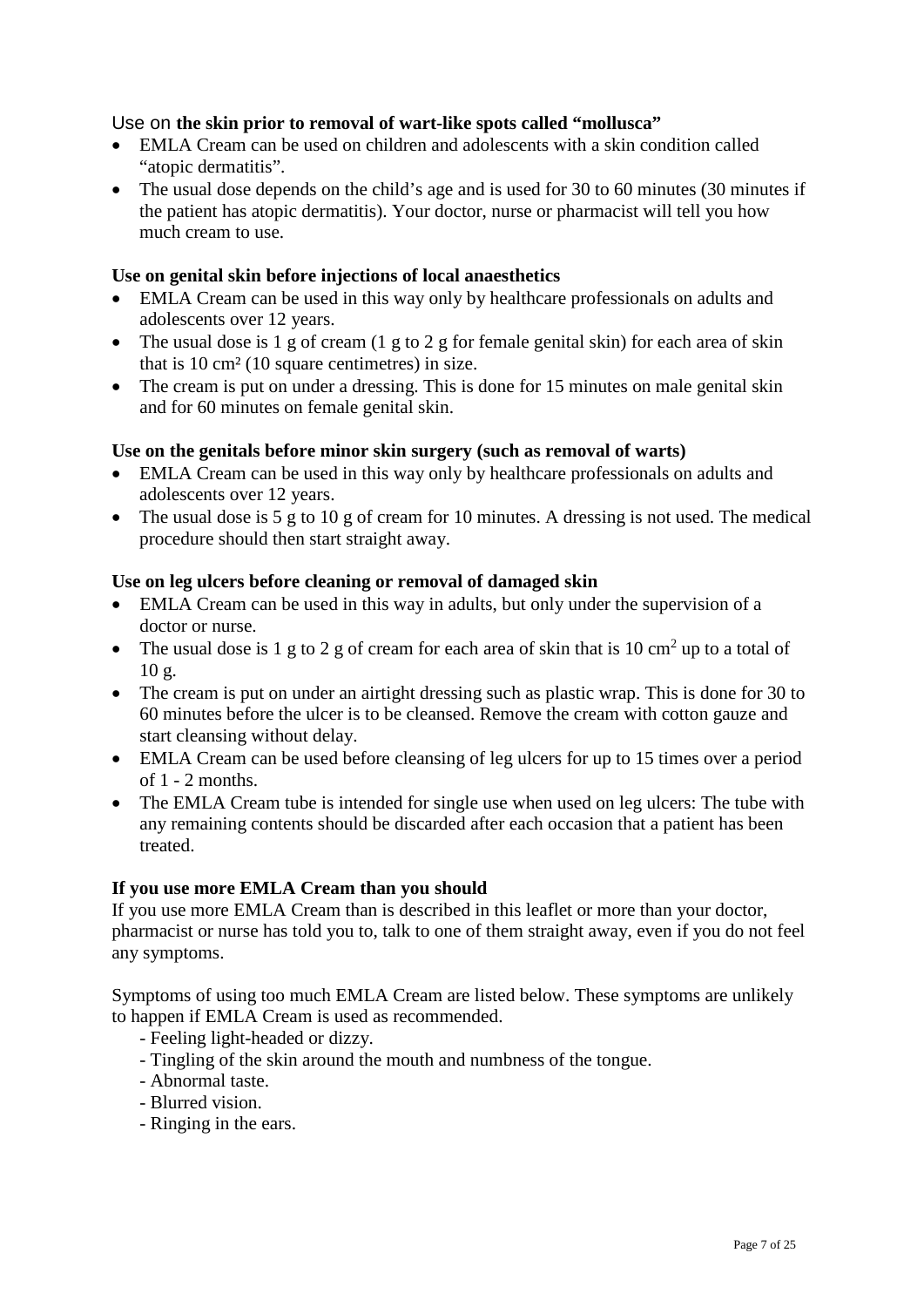- There is also a risk of 'acute methaemoglobinaemia' (a problem with blood pigment levels). This is more likely when certain medicines have been taken at the same time. If this happens, the skin becomes bluish-grey due to a lack of oxygen.

In serious cases of overdose, symptoms may include fits, low blood pressure, slowed breathing, stopped breathing and altered heartbeat. These effects may be life-threatening.

If you have any further questions on the use of this medicine, ask your doctor, pharmacist or nurse.

## **4. Possible side effects**

Like all medicines, this medicine can cause side effects, although not everybody gets them.

Contact your doctor or pharmacist if any of the following side effects bother you or do not seem to go away. Tell your doctor about anything else that makes you feel unwell while you are using EMLA Cream.

A mild reaction (paleness or redness of the skin, slight puffiness, initial burning or itching) may occur on the area on which EMLA is used. These are normal reactions to the cream and the anaesthetics and will disappear in a short while without any measures being needed.

If you experience any troublesome or unusual effects while you are using EMLA, stop using it and check with your doctor or pharmacist as soon as possible.

**Common** (may affect up to 1 in 10 people)

- Transient local skin reactions (paleness, redness, swelling) in the treated area during treatment of skin, genital mucosa or leg ulcers.
- An initially mild sensation of burning, itching or warmth at the treated area during treatment of genital mucosa or leg ulcers.

**Uncommon** (may affect up to 1 in 100 people)

- An initially mild sensation of burning, itching or warmth at the treated area during treatment of the skin).
- Numbness (tingling) in the treated area during treatment of genital mucosa.
- Irritation of the treated skin during treatment of leg ulcers.

**Rare** (may affect up to 1 in 1,000 people)

- Allergic reactions, which in rare cases may develop into anaphylactic shock (skin rash, swelling, fever, respiratory difficulties and fainting) during treatment of skin, genital mucosa or leg ulcers.
- Methaemoglobinaemia (blood disorder) during treatment of the skin.
- Small dot-shaped bleeding on the treated area (particularly on children with eczema after longer application times) during treatment of the skin.
- Irritation of the eyes if EMLA Cream accidentally comes into contact with them during treatment of the skin.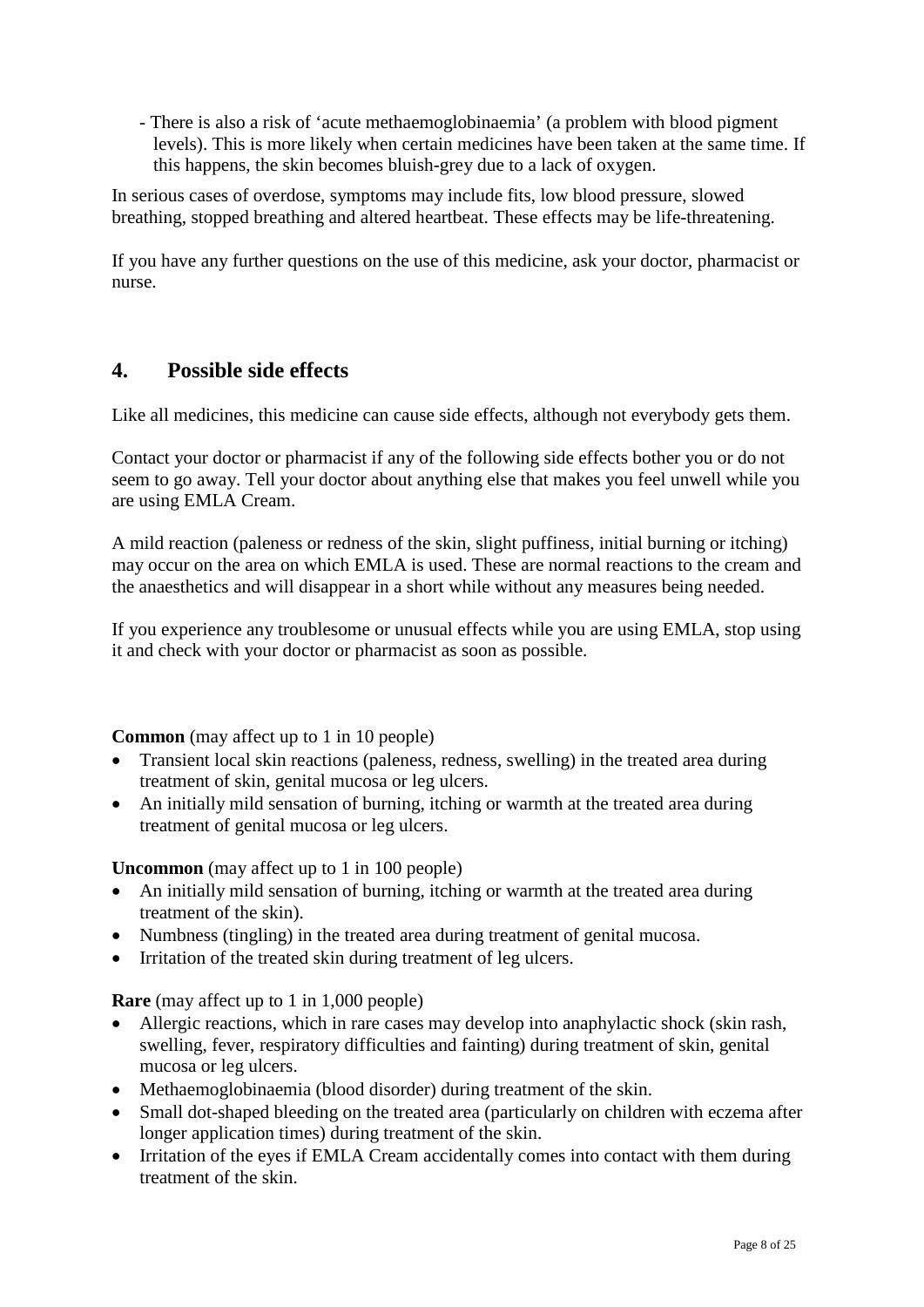### **Additional side effects in children**

Methaemoglobinaemia, a blood disorder, which is more frequently observed, often in connection with overdose in newborn infants and infants aged 0 to 12 months.

### **Reporting of side effects**

If you get any side effects, talk to your doctor, pharmacist or nurse. This includes any possible side effects not listed in this leaflet. You can also report side effects directly via Yellow Card Scheme, Website: [www.mhra.gov.uk/yellowcard.](http://www.mhra.gov.uk/yellowcard) By reporting side effects you can help provide more information on the safety of this medicine.

## **5. How to store EMLA Cream**

- Keep this medicine out of the sight and reach of children.
- Do not store above 30°C and do not freeze.
- Do not use this medicine after the expiry date which is stated on the package and tube after "EXP:". The expiry date refers to the last day of that month.
- Do not throw away any medicines via wastewater or household waste. Ask your pharmacist how to throw away medicines you no longer use. These measures will help protect the environment.

## **6. Contents of the pack and other information**

### **What EMLA Cream 5% contains**

- The active substances are lidocaine and prilocaine. Each gram of cream contains 25 mg of lidocaine and 25 mg of prilocaine.
- The other ingredients are macrogolglycerol hydroxystearate, Carbomer 974P, sodium hydroxide and purified water.

### **What EMLA Cream 5% looks like and contents of the pack**

EMLA Cream 5% is a white soft cream. Your cream will come in a pre-medication pack containing 5 tubes of cream and 12 dressings, or in a pack containing 1 tube of cream and 2 dressings, or in a tube containing 5 g of cream without any dressings.

### **Marketing Authorisation Holder and Manufacturer**

The Marketing Authorisation for EMLA Cream 5% is held by Aspen Pharma Trading Limited, 3016 Lake Drive, Citywest Business Campus, Dublin 24, Ireland Tel: +44 (0)1 748 828 391 EMLA Cream 5% pre-medication pack is manufactured by AstraZeneca AB, S-151 85, Södertälje, Sweden

Or

Recipharm Karlskoga AB, Björkbornsvägen 5, SE-691 33 KARLSKOGA, Sweden.

EMLA Cream 5% 5 g pack is manufactured by AstraZeneca UK Limited, Silk Road Business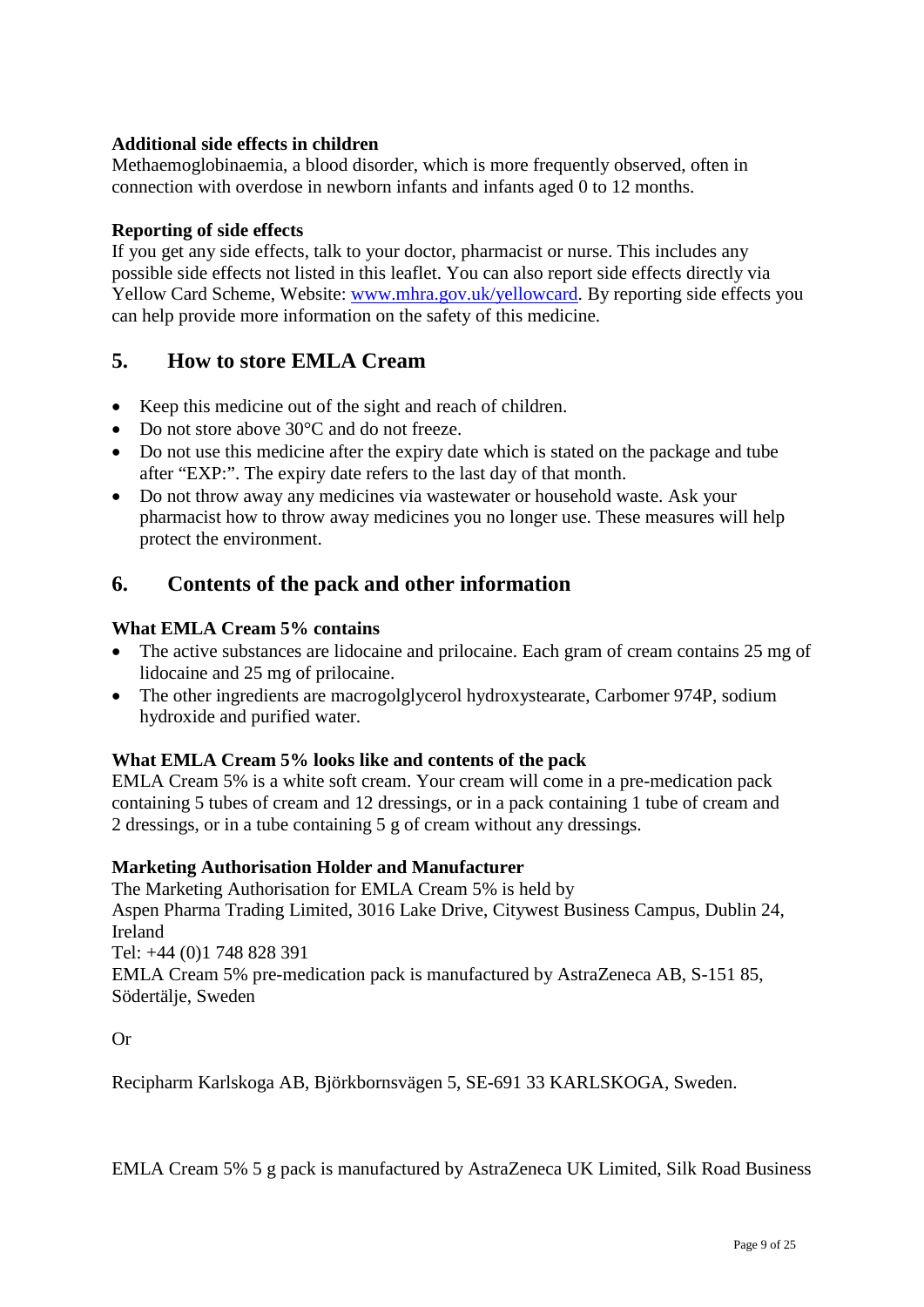Or

Recipharm Karlskoga AB, Björkbornsvägen 5, SE-691 33 KARLSKOGA, Sweden.

### **This medicinal product is authorised in the Member States of the EEA under the following names:**

| Austria        | Emla 5% - Creme              |
|----------------|------------------------------|
| Belgium        | Emla 25mg/25mg crème         |
| Cyprus         | Emla Cream 5%                |
| Czech Republic | Emla krém 5%                 |
| Denmark        | Emla                         |
| Finland        | <b>EMLA</b>                  |
| France         | EMLA 5 POUR CENT, crème      |
| Germany        | <b>EMLA</b>                  |
| Greece         | <b>EMLA</b>                  |
| Iceland        | Emla                         |
| Ireland        | EMLA 5% w/w Cream            |
| Italy          | <b>EMLA</b>                  |
| Latvia         | Emla 5 % krēms               |
| Luxembourg     | Emla 25mg/25mg crème         |
| Malta          | EMLA 5% w/w Cream            |
| Norway         | Emla                         |
| Poland         | <b>EMLA</b>                  |
| Portugal       | Emla                         |
| Spain          | EMLA 25 mg/g + 25 mg/g crema |
| Sweden         | <b>EMLA</b>                  |
| The Netherland | Emla                         |
| United Kingdom | Emla Cream 5%                |

To listen to or request a copy of this leaflet in Braille, large print or audio please call, free of charge:

0800 198 5000 (UK only)

Please be ready to give the following information:

# **Product name EMLA Cream 5%**  Reference number 39699/0088

This is a service provided by the Royal National Institute of Blind People.